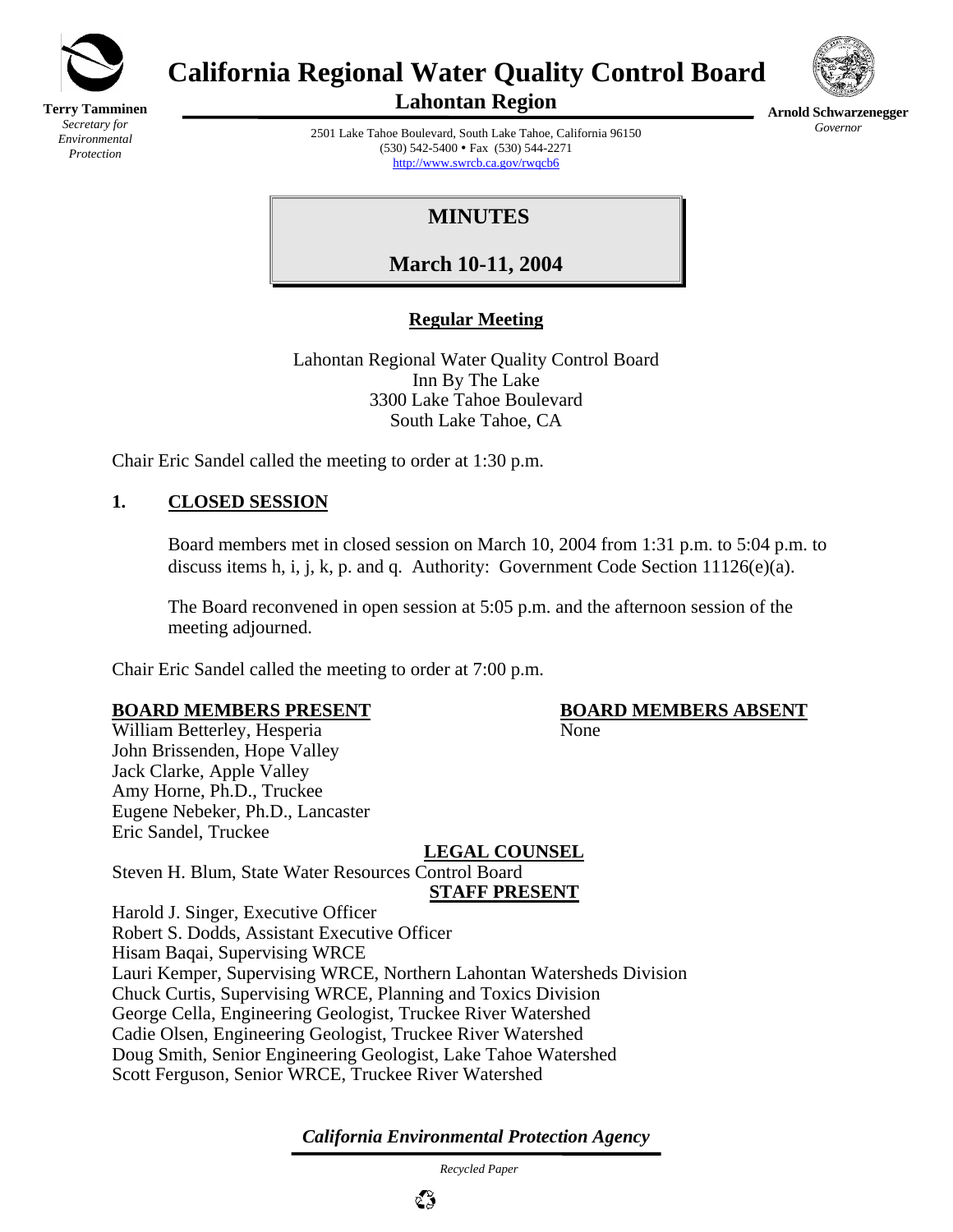Robert Larsen, Environmental Scientist, Lake Tahoe Watershed Alan Miller, Senior WRCE, Northern Lahontan Rural Watersheds Carrie Granados, Office Technician Pamela Walker, Administrative Officer

#### **ADDRESSING THE BOARD**

Lisa Wallace, Truckee River Water Council Duane Hall, Town of Truckee Planning Department Martyn Hoffmann, DMB Highlands Group Steve Maguin, Los Angeles County Sanitation District (LACSD) Raymond Tremblay, LACSD

#### **3. PUBLIC FORUM**

No one addressed the Board during Public Forum.

#### **5. ADOPTION OF UNCONTESTED CALENDAR**

• **Motion:** Moved by Jack Clarke, seconded by William Betterley and **unanimously carried** to adopt Items 9 and 10 of the Uncontested Calendar as proposed and **carried** to adopt Item 11 of the Uncontested Calendar as proposed. John Brissenden abstained from voting on Item 11.

#### **OTHER BUSINESS**

#### **7. Workshop – Strategies to Mitigate Potential Water Quality Impacts Associated with New Development in the Truckee River Watershed**

Scott Ferguson, Senior WRCE, made the staff presentation and discussed the following:

- Increasing Rate and Nature of Development in Truckee and Martis Valley
- Primary Pollutants and Pathways
- Beneficial Uses of Waters in this Watershed
- Regional Board strategy elements to preclude water quality impacts include the following: Basin Plan, CEQA/NEPA Review, Regulatory/Enforcement Program, Monitoring, and Outreach/Education

Mr. Ferguson highlighted Placer County's strategy (Placer County staff unavailable) as follows:

- Development of County General Plan and Community Plans
- CEQA Process
- Environmental Assessment
- Implementation of Plans through Building Codes/Ordinances/Permitting
- Coordination with the Regional Board, Other Agencies, and Interested Parties

Duane Hall, Town of Truckee Planning Department, related some of the issues (including water quality) that have arisen as a result of new subdivisions and more commercial and industrial development on undisturbed land. His presentation included the following:

### *California Environmental Protection Agency*

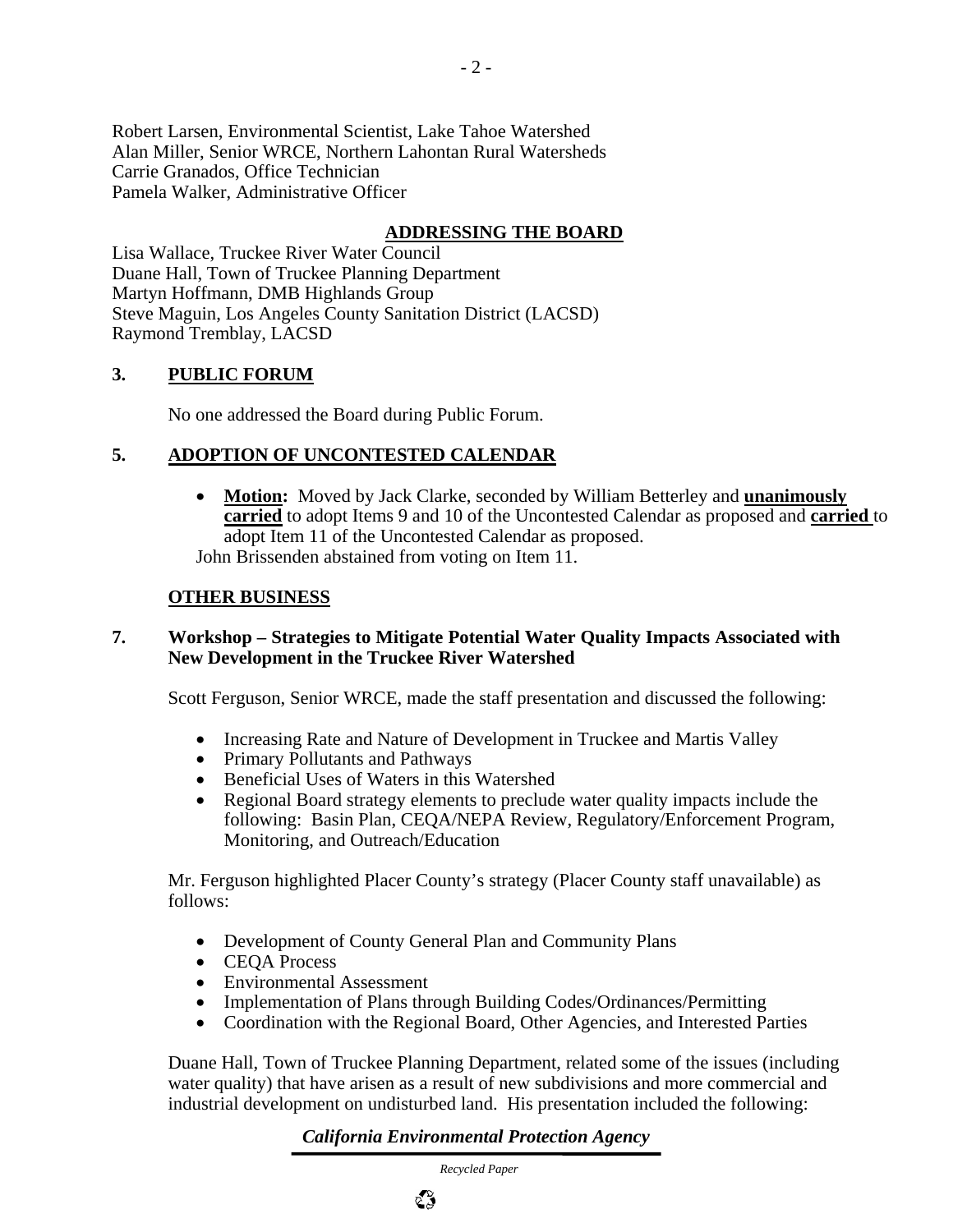- Purpose of the General Plan
- Accomplishments under the General Plan since 1993
- Development of code regulations that are protective of water quality and are consistent with Regional Board guidelines for the Truckee River Hydrologic Unit and the State of California BMP Handbook.
- Coordination and communication between the Town of Truckee and Regional Board staff
- Opportunities for water quality improvement

Martyn Hoffmann, DMB Highlands Group, discussed the developer's strategy to mitigate potential water quality impacts associated with new development in the Truckee River watershed area as follows:

- Project Design (including golf course)
- Implementation (construction and post construction)
- Long-term Monitoring and Maintenance
- Outreach Efforts directed toward Architects and Contractors

Mr. Hoffmann answered questions from Board members.

Mr. Ferguson concluded by reviewing the strengths and weaknesses of Regional Board strategy elements discussed previously.

Board members asked Mr. Ferguson and Mr. Hoffmann questions. Steven Blum asked Mr. Ferguson questions.

Lauri Kemper, Supervising WRCE, discussed Placer County's EIR (under appeal) for the Martis Valley Community Plan, that includes plans to develop a comprehensive watershed monitoring program.

Lisa Wallace, Truckee River Watershed Council, related that watersheds in Sierra and Nevada Counties are facing the same land use changes and development pressures as Placer County and that adopting the same water quality monitoring program for all three counties would be advantageous.

She noted that the Town of Truckee and Martis Valley Community Plan policies reflect the community's concern about a water quality monitoring plan, and urged the Board to encourage development of a plan to obtain baseline data.

Discussion between Board members, Mr. Singer and Regional Board staff followed.

The Board directed staff to schedule a future agenda item for further discussion of progress made towards development and implementation of a program that could identify long-term impacts to the area.

*California Environmental Protection Agency*

 *Recycled Paper*

९७

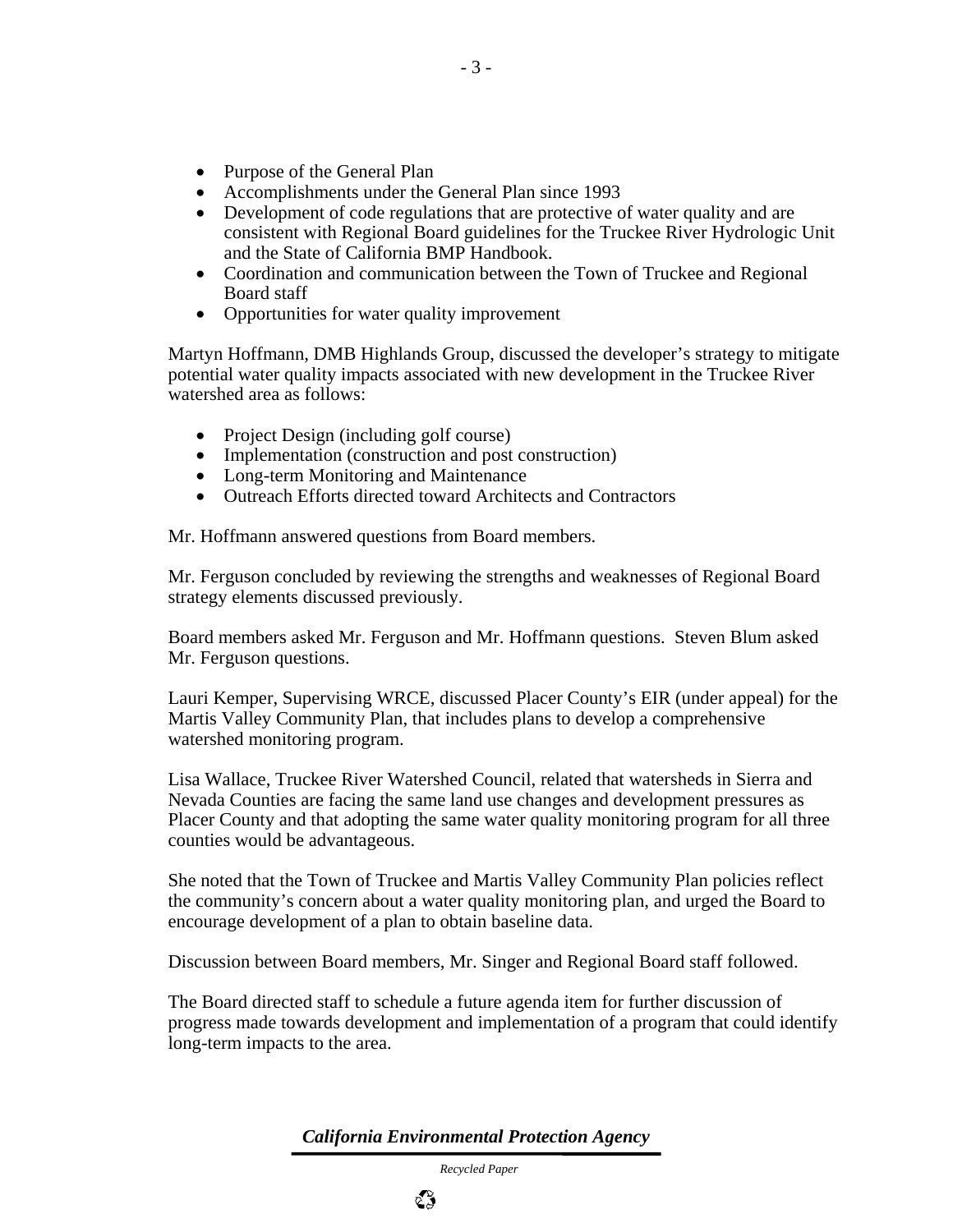**8. Report by the Regional Board Subcommittee on the Status of Compliance by Los Angeles County Sanitation District (LACSD) No. 20 Palmdale Water Reclamation Plant and the City of Los Angeles World Airports (LAWA) with Clean Up and Abatement Order No. R6V-2003-056 Addressing Waste Discharges of Nitrate to the Groundwaters of the Antelope Hydrologic Unit, and Los Angeles County Sanitation District No. 14 Lancaster Water Reclamation Plant with Waste Discharge Requirements Order No. R6V-2002-053** 

Dr. Nebeker excused himself from this item.

Hisam Baqai, Supervising WRCE, made the staff presentation regarding LACSD No. 20 as follows:

- Revised Monitoring Reporting Program for LACSD No. 20 that will provide nitrogen loading information was discussed.
- Two reports submitted by the District (and due) in February were reviewed.
- The Board was briefed on a letter from LAWA regarding extraction of groundwater.
- A Waste Discharge Requirement amendment allowing the use of recycled water in Section 15 will come before the Board in April.

Mr. Baqai's comments on LACSD No. 14 were as follows:

- EIR evaluating the long-term plan is expected April 1, 2004<br>• Public comment letters regarding the use of recycled water of
- Public comment letters regarding the use of recycled water on agricultural lands are still being received and a lawsuit may be filed. Since the District has not proposed a contingency plan, compliance schedule deadlines could be missed.

Steve Maguin, LACSD, answered John Brissenden's questions.

Jack Clarke commented on the March 2, 2004 subcommittee meeting.

Steve Maguin discussed the lack of review time allowing discussion between District and Board staff because of the compressed CAO schedule. He noted that the District first heard comments on its February 16, 2004 report at the March 2, 2004 subcommittee meeting.

Mr. Baqai related that a comment letter on the February 16, 2004 report would be mailed within three to four days.

Raymond Tremblay, LACSD, discussed the District's iteration process and that a meeting with Board staff was scheduled for March 19.

Mr. Maguin commented on the letter from LAWA and discussed the two pilot projects for Palmdale being evaluated as interim steps to reduce nitrogen in the effluent. He also related that, as part of their Outreach Program for the Lancaster project, the District has had several meetings with the Farm Bureau.

*California Environmental Protection Agency*

 *Recycled Paper*

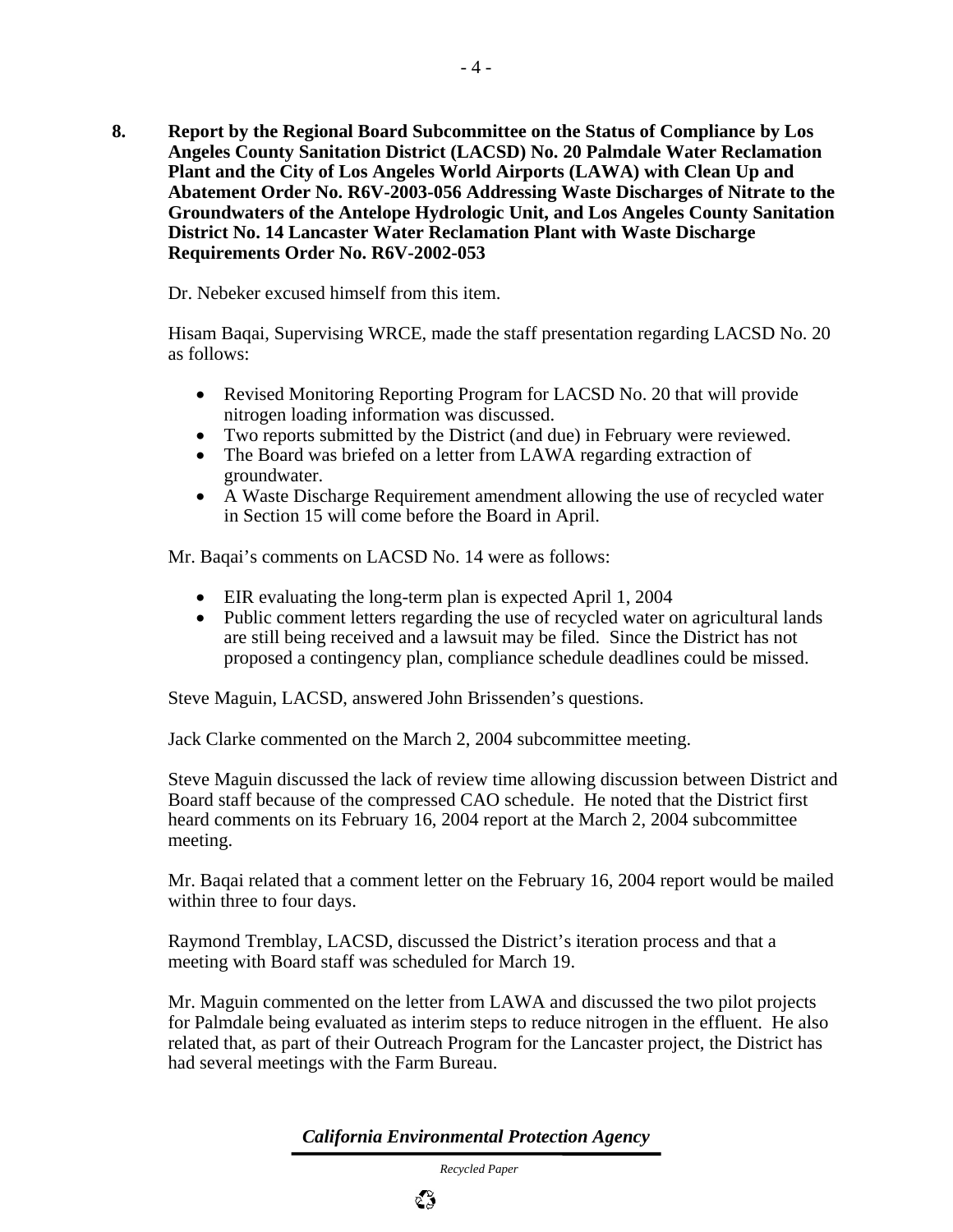Regarding District 14, Mr. Maguin noted that the Board and staff recommended secondary treatment with nitrogen removal, but that at the last Board meeting, the majority of the Board recommended tertiary treatment.

Mr. Sandel noted the Board's concern over air spraying crops and human exposure to secondary effluent that had not been disinfected. He pointed out that full disinfection cannot be achieved unless it is tertiary treated because of large particulates in secondary treated effluent.

Mr. Maguin assured the Board that the best possible project, from an environmental standpoint and that best responds to the Board Order, is what will be proposed. He stated that a range of projects (from activated sludge with nitrogen removal to full tertiary treatment) are under consideration and are included in the "draft" EIR.

Mr. Maguin and Mr. Tremblay responded to questions from Board members and Mr. Singer.

Mr. Singer related Dr. Gerba's (microbiologist) comments regarding spraying undisinfected secondary effluent, including methods of quantifying the risk.

Mr. Singer responded to Board member questions.

#### **2. Executive Officer's Report**

Mr. Singer discussed the following:

- $\triangleright$  Letter from Spalding CSD regarding grant delays
- ¾ Latest "draft" MOU between the Regional Board, Mojave Water Agency and High Desert Power Plant which will be on the April agenda
- ¾ A letter from Mr. Portan, Tahoe Keys Marina, provided an independent review of a PAH study, about which he had concerns.
- ¾ TRPA's recent amendment to its 208 Water Quality Plan
- ¾ There will be a forum Saturday called by Senator Feinstein and Assembly member Leslie that that will motivate local governments to develop fire safe plans in the Tahoe Basin as required by the Healthy Forest Initiative of 2002 and the Healthy Forest Restoration Act of 2003. The two federal initiatives also provide for forest health operations and the protection of water quality. The Regional Board will be represented at the forum.
- $\triangleright$  Tentative WQCC date is April 19, 2004.

#### **12. Reports by Chair and Board Members**

Mr. Brissenden, in his capacity as an innkeeper, testified before a Congressional Committee about water quality.

With no further business to come before the Board, the meeting adjourned at 10:44 p.m.

Prepared by: \_\_\_\_\_\_\_\_\_\_\_\_\_\_\_\_\_\_\_\_\_\_\_\_\_\_\_\_\_\_\_\_\_\_Adopted: May 12, 2004

Pam Walker, Administrative Officer

*California Environmental Protection Agency*

 *Recycled Paper*

९४